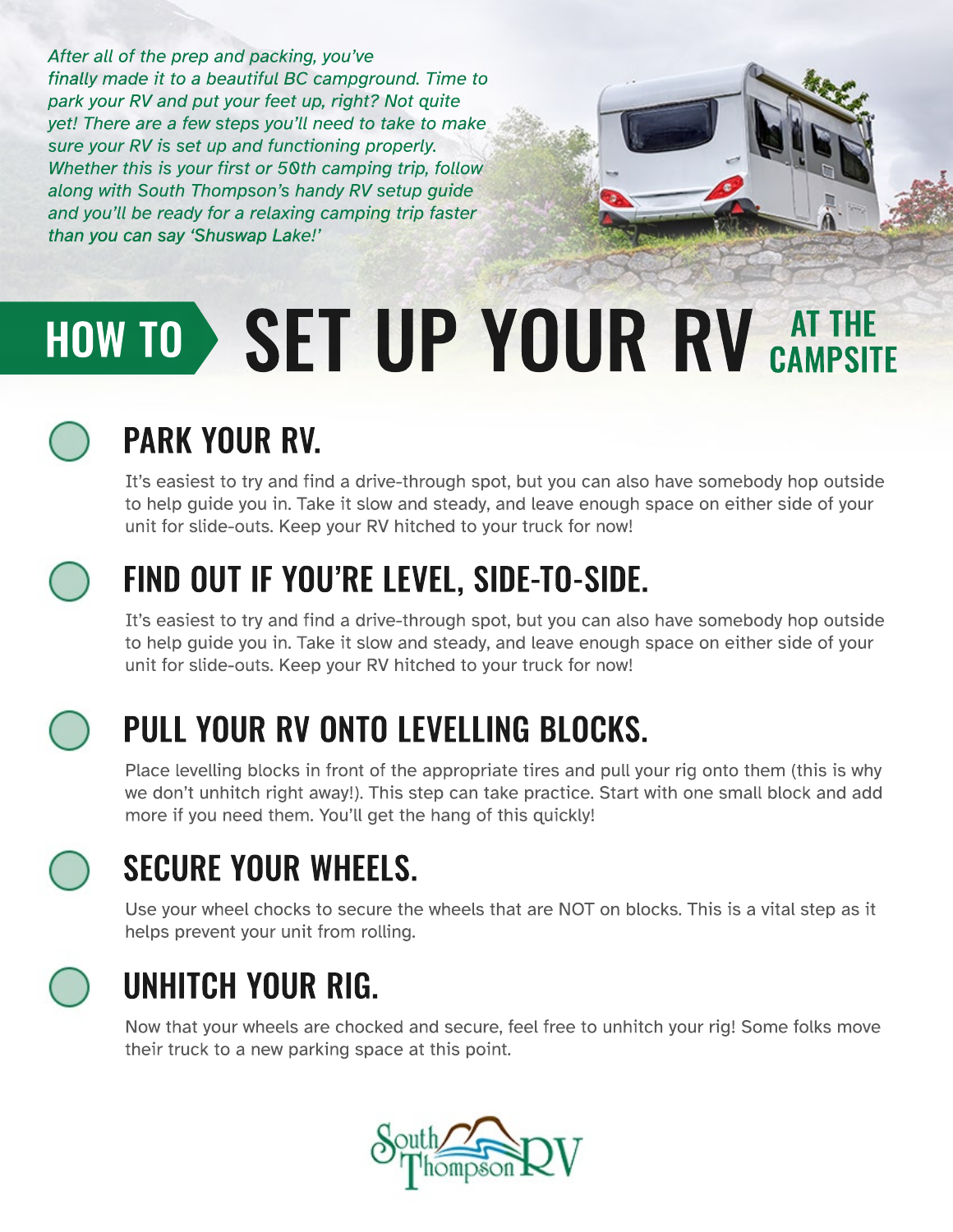

## DETERMINE IF YOU'RE LEVEL, FRONT-TO-BACK.

Use your bubble leveller once again to determine if your RV is level front-to-back. Any surface that runs along the side of your RV should give you a good measurement, such as a countertop or dinette. You can lower your trailer's main jack at this point and adjust it until you're level.



## STABILIZE YOUR RV.

Now that you're level, it's time to lower your stabilizers. Safe and secure!



#### CONNECT YOUR ELECTRICITY HOOKUPS.

First things first: make sure your breaker is off! Then, start by connecting any electricity attachments to your unit, and then attach them to the electrical panel or box at your campsite. Simply turn the breaker back on and you should have power!



# CONNECT YOUR FRESHWATER HOOKUPS.

To gain access to the campground's water supply, simply connect one end of your hose to your freshwater entrance tank (it should be black) and the other end to the on-site water source. We recommend additional RV parts like a water filter and pressure regulator, which you can find at the South Thompson RV Parts Centre.

## CONNECT YOUR SEWAGE HOOKUPS.

 It's vital to connect your RV's exit tank to the site's sewage system. While wearing gloves, first open the sewage cap at the campsite and connect one end of the hose. Next, connect the other end of the hose to the sewage cap on your RV (it should be a grey tank). Use the clamp to make sure it's tightly connected - any leaks will be unpleasant! You can empty your exit tanks at this point if necessary.

# GET COMFORTABLE.

This is the perfect time to unfold your awning, open your slideouts, and connect important outdoor features like your deck, solar lights and mosquito nets. You'll be glad to have any outdoor work done before it gets dark or bad weather rolls in.



## CONGRATULATIONS - IT'S TIME TO ENJOY YOUR RV!

Grab the fishing poles, toss some food on the BBQ, grab a good book, and get ready to soak in the RV camping lifestyle!